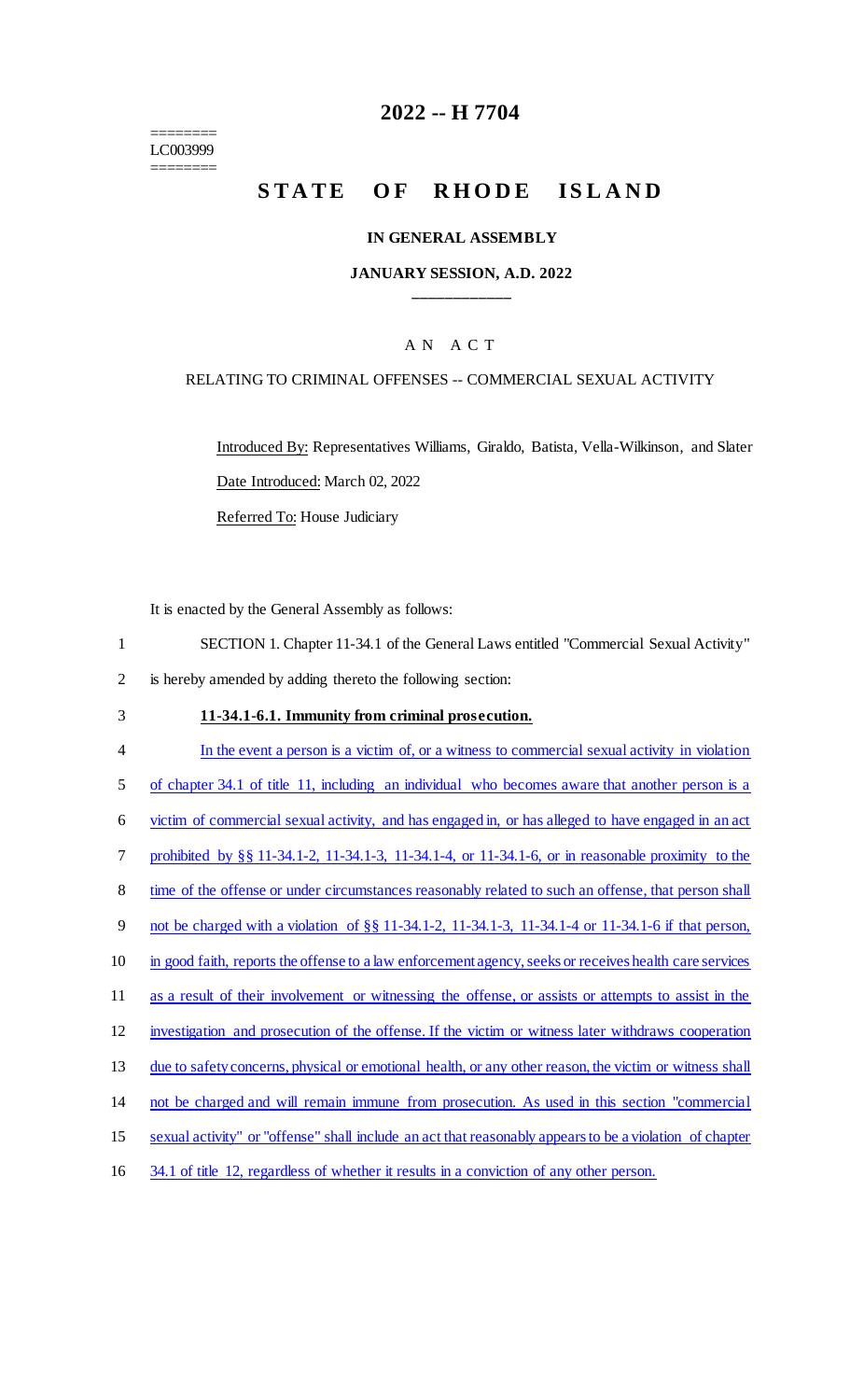1 SECTION 2. This act shall take effect upon passage.

======== LC003999 ========